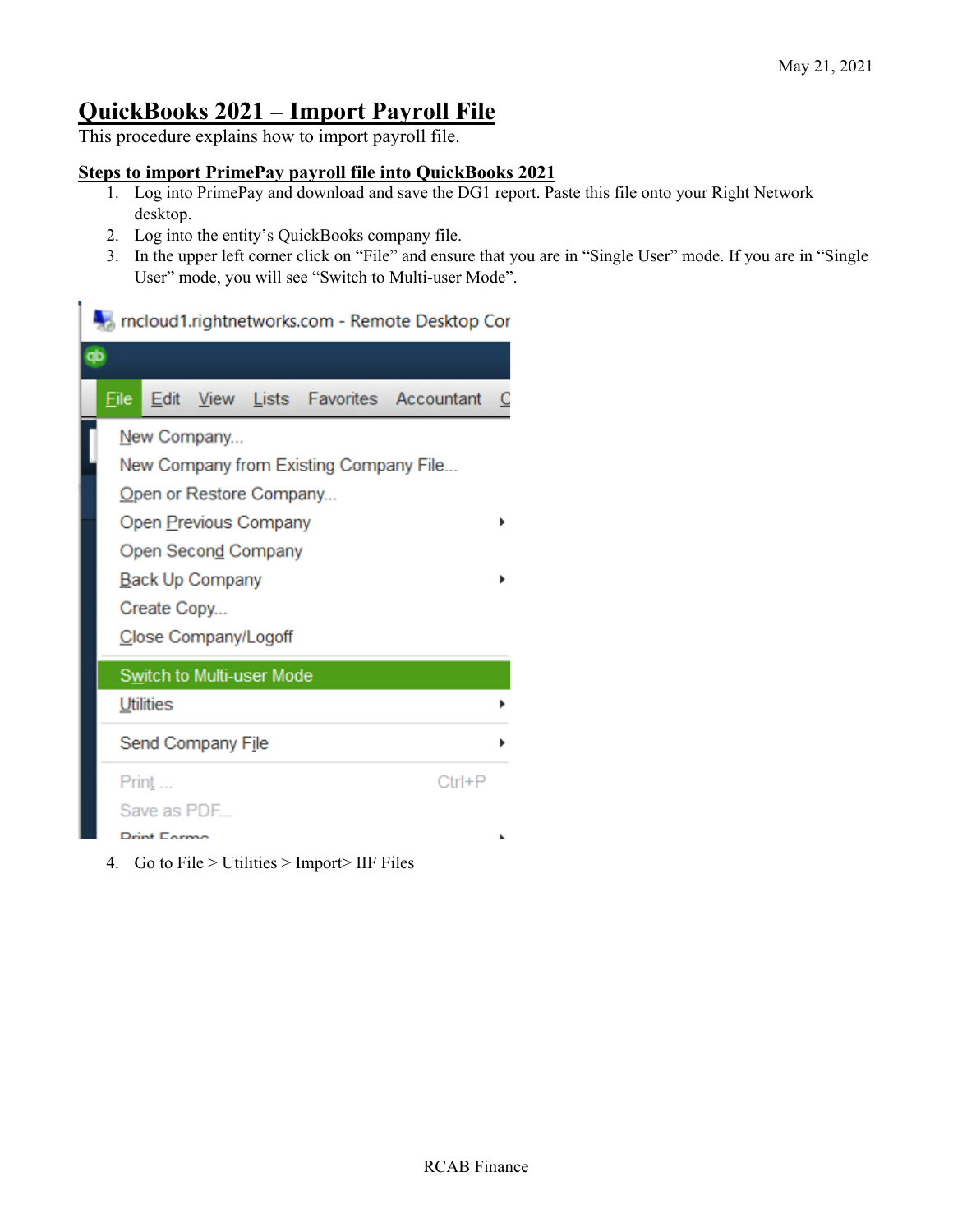| <b>A</b> , mcloud1.rightnetworks.com - Remote Desktop Connection                                                                                                                                                                      |                                                                                                                                                                                                                |         |                                                                                                                                            |      |  |  |  |  |  |
|---------------------------------------------------------------------------------------------------------------------------------------------------------------------------------------------------------------------------------------|----------------------------------------------------------------------------------------------------------------------------------------------------------------------------------------------------------------|---------|--------------------------------------------------------------------------------------------------------------------------------------------|------|--|--|--|--|--|
| qb                                                                                                                                                                                                                                    |                                                                                                                                                                                                                |         | East Boston Central Catholic School - Quick                                                                                                |      |  |  |  |  |  |
| Eile<br>Edit View Lists<br>Favorites Accountant Company                                                                                                                                                                               | Customers<br><b>Employees</b><br>Vendors                                                                                                                                                                       | Banking | Reports Window Help                                                                                                                        |      |  |  |  |  |  |
| New Company<br>New Company from Existing Company File<br>Open or Restore Company<br>Open Previous Company<br><b>Open Second Company</b><br><b>Back Up Company</b><br>Create Copy<br>Close Company/Logoff<br>Switch to Multi-user Mode | <b>Insights</b><br>Page<br><b>Enter Bills</b>                                                                                                                                                                  |         | <b>VENDORS</b>                                                                                                                             | Home |  |  |  |  |  |
| <b>Utilities</b>                                                                                                                                                                                                                      | <b>Import</b>                                                                                                                                                                                                  |         | <b>Excel Files</b>                                                                                                                         |      |  |  |  |  |  |
| Send Company File<br>$Ctrl + P$<br>Print<br>Save as PDF<br><b>Print Forms</b><br>Printer Setup<br>Send Forms<br>Shipping                                                                                                              | Export<br><b>Synchronize Contacts</b><br>Convert<br>Move QuickBooks to another computer<br>Copy Company File for QuickBooks Mac<br>Copy Company File for QuickBooks Online<br>Repair File and Network Problems |         | <b>IIF Files</b><br><b>Web Connect Files</b><br><b>Timer Activities</b><br><b>General Journal Entries</b><br>Accept<br><b>Credit Cards</b> |      |  |  |  |  |  |
| <b>Update Web Services</b><br>Toggle to Another Edition<br>$Alt + F4$<br>Exit                                                                                                                                                         | Host Multi-User Access<br><b>Verify Data</b><br><b>Rebuild Data</b>                                                                                                                                            |         |                                                                                                                                            | F    |  |  |  |  |  |

5. An "Import IIF file" pop up will appear. Click the "Import it for me. I'll fix it later." link at the very bottom.

| Import IIF file |                                                                                                                                                                                                                           |  |  |  |  |  |
|-----------------|---------------------------------------------------------------------------------------------------------------------------------------------------------------------------------------------------------------------------|--|--|--|--|--|
|                 | Import your IIF file<br>Import both lists and transactions<br>See a summary of your import<br>View the failed transactions in an IIF file<br>Fix the errors and re-import<br>Find out more<br><b>Import IIF</b><br>Cancel |  |  |  |  |  |
|                 | Import without review (not recommended)<br>Import it for me. I'll fix it later                                                                                                                                            |  |  |  |  |  |

RCAB Finance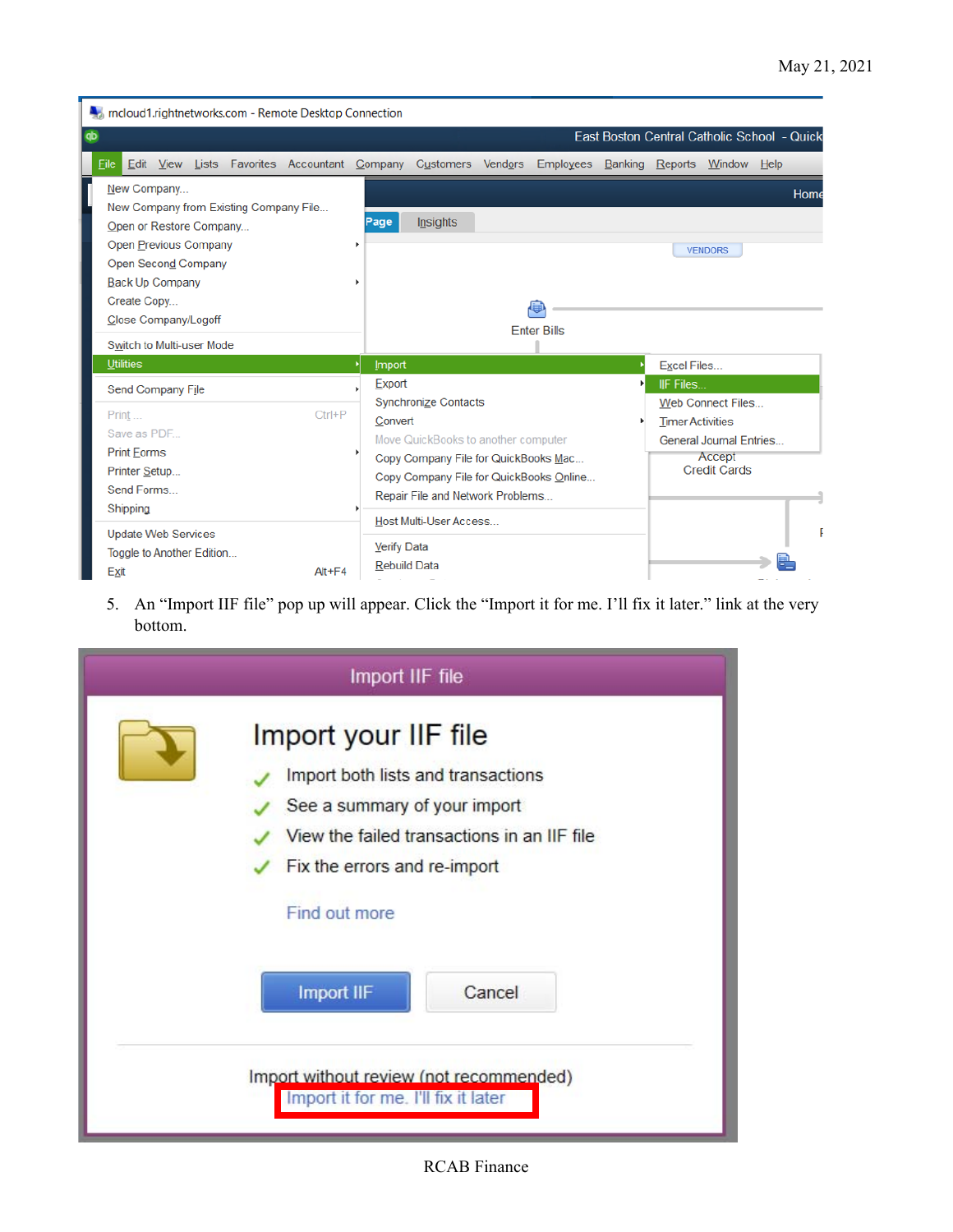6. A warning will appear. Click "Import IIF"



7. At the bottom of the import window, for the "Files of type" drop down to select "All Files" to ensure that text formatted files will appear.

| ۰              |                                   | Import                            |                      |                      | ×                                |
|----------------|-----------------------------------|-----------------------------------|----------------------|----------------------|----------------------------------|
| Look in:       | Spreadsheets                      | ⊜<br>P<br>$\overline{\mathbf{v}}$ | $\mathbb{H}$         |                      |                                  |
|                | Name                              | Date modified                     | <b>Type</b>          | Size                 |                                  |
|                |                                   | 5/21/2021 9:21                    | Configuration s      | 1 <sub>K</sub> B     |                                  |
| Quick access   |                                   | 5/21/2021 9:08                    | QuickBooks Imp       | 6 KB                 |                                  |
|                |                                   | 5/21/2021 9:08                    | QuickBooks Imp       | 6 KB                 |                                  |
|                |                                   | 5/21/20219:05                     | Microsoft Excel      | 2KB                  |                                  |
| Desktop        |                                   | 5/21/2021 8:39                    | QuickBooks Imp       | 2KB                  |                                  |
| $+2$           |                                   | 5/21/2021 8:38                    | <b>Text Document</b> | 2KB                  |                                  |
| <b>COL</b>     |                                   | 5/18/2021 4:53                    | Microsoft Excel      | 2,102 KB             |                                  |
| Libraries      |                                   | 5/7/2021 9:35 PM                  | Microsoft Excel      | 1,187 KB             |                                  |
|                |                                   | $5/7/2021$ 10:58                  | Microsoft Excel      | 1,611 KB             |                                  |
|                |                                   | $5/7/2021$ 10:13                  | Microsoft Excel      | 965 KB               |                                  |
| This PC        |                                   | 5/6/2021 8:24 A                   | Microsoft Excel      | 1,423 KB             |                                  |
|                |                                   | $5/3/2021$ 12:50                  | Microsoft Excel      | 1,384 KB             |                                  |
|                |                                   | $5/3/2021$ 12:13                  | Microsoft Excel      | 1,406 KB             |                                  |
| <b>Network</b> |                                   | 5/2/2021 12:04                    | Microsoft Evral      | QG5 KR               |                                  |
|                |                                   |                                   |                      |                      | Open                             |
|                | All Files (*.*)<br>Files of type: |                                   |                      | $\blacktriangledown$ | Cancel                           |
|                |                                   |                                   |                      |                      |                                  |
|                |                                   |                                   |                      |                      | Help<br>$\overline{\phantom{a}}$ |

- 8. Go to your desktop and select the PrimePay DG1 file and click open.
- 9. You'll receive a warning that payroll liability accounts are selected. Click "Yes". You may receive this warning more than once. If so, click "Yes" each time.